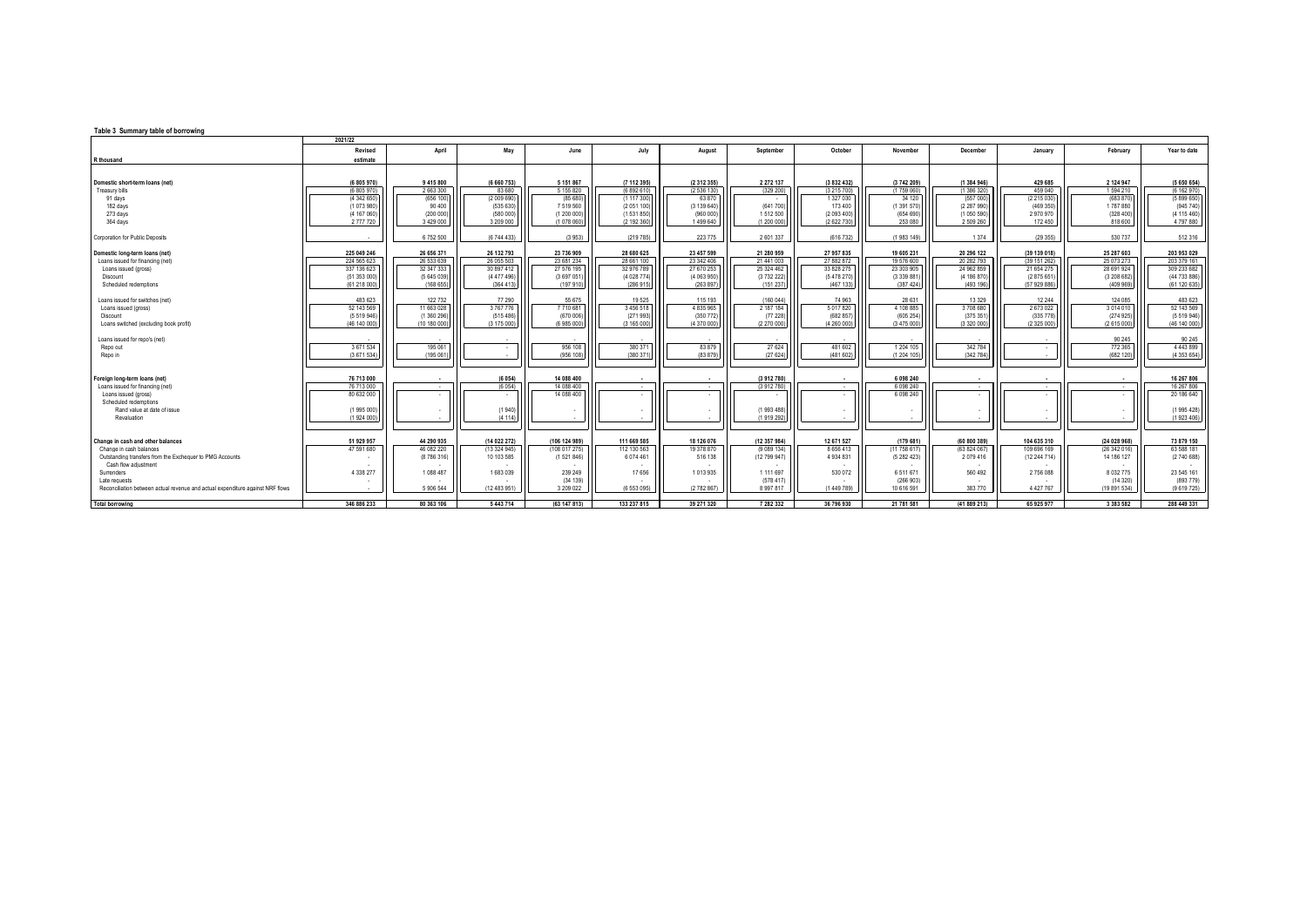| Table 3.1 Issuance of domestic long-term loans                                                                                  |                                                       |                                                           |                                                               |                                                            |                                                               |                                                    |                                                  |                                                     |                                                          |                                                    |                                                               |                                                                 |                                                                    |
|---------------------------------------------------------------------------------------------------------------------------------|-------------------------------------------------------|-----------------------------------------------------------|---------------------------------------------------------------|------------------------------------------------------------|---------------------------------------------------------------|----------------------------------------------------|--------------------------------------------------|-----------------------------------------------------|----------------------------------------------------------|----------------------------------------------------|---------------------------------------------------------------|-----------------------------------------------------------------|--------------------------------------------------------------------|
|                                                                                                                                 | 2021/22<br>Revised                                    | April                                                     | May                                                           | June                                                       | July                                                          | August                                             | September                                        | October                                             | November                                                 | Decembe                                            | January                                                       | February                                                        | Year to date                                                       |
| R thousand                                                                                                                      | actimate                                              |                                                           |                                                               |                                                            |                                                               |                                                    |                                                  |                                                     |                                                          |                                                    |                                                               |                                                                 |                                                                    |
| Domestic long-term loans (gross)<br>Loans issued for financing<br>Loans issued for switches<br>Loans issued for mods (Reno out) | 389 451 726<br>333 636 623<br>52 143 569<br>3.671.534 | 44 205 422<br>32 347 333<br>11 663 028<br>195.061         | 34 665 188<br>30 897 412<br>3767776                           | 36 242 984<br>27 576 195<br>7710681<br>996 108             | 36 813 678<br>32976789<br>3 456 518<br>380.371                | 32 590 097<br>27 670 253<br>4 835 965<br>83,879    | 27 539 270<br>25 324 462<br>2 187 184<br>27.634  | 39 327 697<br>33 828 275<br>5017820<br>481,602      | 28 616 895<br>23 303 905<br>4 108 885<br>1.204.105       | 29 014 323<br>24 962 859<br>3708 680<br>342.784    | 24 327 297<br>21 654 275<br>2 673 022                         | 32 478 299<br>28 691 924<br>3 014 010<br>772.388                | 365 821 150<br>309 233 682<br>52 143 569<br>4 443 899              |
| cans issued for financing (gross)<br>Cashvalve<br>Discount<br>Premium<br>Revaluator                                             | 333 636 623<br>282 283 623<br>51 353 000              | 32 347 333<br>25 697 745<br>5 645 039<br>(493)<br>1005042 | 30 897 412<br>24 480 156<br>4477 496<br>(193.807)<br>2131 567 | 27 576 195<br>21 /04 984<br>3 697 051<br>(200<br>2 354 360 | 32976789<br>27.318.567<br>4 0 28 774<br>(182.826)<br>1812 274 | 27 670 253<br>21.385.621<br>4 063 950<br>2 220 682 | 25 324 462<br>19 251 348<br>3732 222<br>2340 892 | 33 828 275<br>26059.821<br>5478270<br>2 2 9 1 1 8 4 | 23 303 905<br>18.397.319<br>3 339 881<br>(18)<br>1566723 | 24 962 859<br>18.587.367<br>4 186 870<br>2 188 622 | 21 654 275<br>17 193, 465<br>2875651<br>(361.232)<br>1946 391 | 28 691 924<br>23,509.279<br>3 208 682<br>(209.896)<br>2 183 859 | 309 233 682<br>243,407,672<br>44733 886<br>(948.472)<br>22 040 596 |
| Retail Bonds<br>Cash value                                                                                                      | 3 500 000<br>3 500 000                                | 475 483<br>475 483                                        | 400 868<br>400 868                                            | 392 835<br>392835                                          | 421 515<br>421 515                                            | 436 571<br>436 571                                 | 554 570<br>554 570                               | 554 091<br>554 091                                  | 628 089<br>628 069                                       | 721 031<br>721 031                                 | 488 907<br>488 907                                            | 545 495<br>545 495                                              | 5619 435<br>5619 435                                               |
| (2025) 2,00% 2025/01/31<br>Cash value<br>Discount<br>Premium<br>Revaluation                                                     |                                                       | 484 328<br>314 427<br>5573<br>164320                      | 850 726<br>556 283<br>3717<br>290 726                         | 100.117<br>254 616<br>584<br>contri<br>135 117             |                                                               | 286 240<br>182 136<br>2864<br>101 240              | 123 945<br>79 180<br>820<br>43.945               | 15 620<br>9 828<br>172<br>5 625                     |                                                          | ×                                                  |                                                               | 079 385<br>664717<br>15 28 3<br>399 385                         | 3 230 366<br>2061 187<br>29 013<br>(200)<br>1140 366               |
| (2038) 2.25% 2038/01/31)<br>Cash value<br>Discount<br>Premium                                                                   |                                                       | 1036984<br>444 104<br>240 896<br>351984                   | 1271737<br>546 046<br>288 954<br>436 737                      | 3612872<br>1 587 309<br>772 691<br>1252872                 | 800 426<br>331 916<br>188 084<br>280 426                      | 2 166 657<br>881793<br>518 207<br>766 657          | 2176750<br>901 849<br>503 151<br>771 750         | 1417 182<br>583 012<br>326 988<br>507 182           | 479 599<br>203 116<br>101884<br>174 599                  |                                                    | 1 289 328<br>543 435<br>271 565<br>474 328                    | 190 016<br>80 602<br>39 358<br>70016                            | 14 441 551<br>6 103 182<br>3 251 818<br>5 086 551                  |
| (2046 (2.50% 2046/03/31)<br>Cash value<br>Discount<br>Premium<br>Revoluation                                                    |                                                       | 813046<br>351415<br>218 585<br>243 046                    | 515 696<br>220 917<br>139 083<br>155 696                      | 1 552 379<br>706760<br>368 240<br>477 379                  | 893 971<br>381 604<br>233 396<br>278 971                      | 2414344<br>993 113<br>661887<br>759 344            | 2009028<br>846 223<br>528777<br>634 028          | 1723 893<br>715 823<br>454 177<br>553 893           | 1888 507<br>779 008<br>495 992<br>613 507                | 3 440 295<br>1428 604<br>886 396<br>1125 295       | 1170008<br>517864<br>267 136<br>385 008                       | 1861992<br>846 009<br>398 991<br>616 992                        | 18 28 3 15 9<br>7787340<br>4 652 660<br>5 843 159                  |
| 2033 / 1.875% 2033/02/28<br>Cash value<br>Discount<br>Premium<br>Revolution                                                     |                                                       | 19384<br>11258<br>3742<br>4.384                           | 538 528<br>305 199<br>109 801<br>123 528                      | 1 123 720<br>655 615<br>204 385<br>263720                  | 387 465<br>219 837<br>75 163<br>92.465                        | 329 833<br>186 409<br>63 591<br>79 833             | 680 509<br>391 070<br>123 930<br>165 509         | 1 697 517<br>950 328<br>324 672<br>422 517          | 488.882<br>272119<br>92.881<br>123 882                   | 1102190<br>607 436<br>212 564<br>282 190           | 424 474<br>240732<br>74 268<br>109 474                        | 500 071<br>281404<br>88 5 96<br>130 071                         | 7 292 573<br>4 121 407<br>1 373 593<br>1797 573                    |
| (2050 (2.50% 2049-50-51/12/31)<br>Cash value<br>Discount<br>Premium<br>Revolution                                               |                                                       | 643 065<br>249 269<br>175 731<br>218.085                  | 2787717<br>1025 168<br>809 832<br>90 717                      | 221 586<br>88,502<br>56 498<br>76,586                      | 1864 433<br>643.017<br>566 983<br>654,433                     | 1012894<br>349,850<br>305 150<br>357.894           | 1927366<br>693 070<br>551 930<br>682.368         | 2 235 967<br>785 544<br>649 456<br>800.967          | 1594 101<br>671103<br>443 637<br>579 101                 | 2 127 227<br><b>770 RM</b><br>579 344<br>7727      | 2 662 581<br>994.387<br>690 613<br>977,681                    | 1 638 587<br>621799<br>413 201<br>603 587                       | 18715 524<br>6792.625<br>5 242 375<br>6.680.524                    |
| R2035 (8.875% 2035/02/28)<br>Cash value<br>Discount<br>Premium                                                                  | ×                                                     | 2395000<br>2 039 213<br>355787                            | 6 087 000<br>5 364 335<br>722 665                             | 3 854 000<br>3 465 721<br>388 279                          | 3901000<br>3 487 921<br>413 079                               | 1948000<br>1774 205<br>173 795                     | 1949 000<br>1777 888<br>171 112                  | 5 683 000<br>5016 181<br>666 819                    | 5 846 000<br>5 210 115<br>635 885                        | v<br>×                                             | 1300000<br>1 173 804<br>126 196                               | 1951000<br>1795 815<br>155 185                                  | 34914000<br>31 105 198<br>3 808 802                                |
| R186 (10.50% 2025-26-27/12/21)<br>Cash value<br>Discount<br>Premium                                                             |                                                       | 3 621<br>4114<br>(493)                                    | 1300994<br>1494 801<br>(193.807)                              |                                                            | 1300 000<br>1482 826<br>(182.826)                             |                                                    |                                                  |                                                     | 186<br>204<br>(18)                                       |                                                    | 3 253 715<br>3614947<br>(361.232)                             | 1953752<br>2 163 648<br>(209 896                                | 7812268<br>8760 540<br>(948.272)                                   |
| (2029 (1.875% 2029/03/31)<br>Cash value<br>Discount<br>Premium<br>Revolution                                                    |                                                       | 133 235<br>98 055<br>11945<br>23 235                      | 967 163<br>709 473<br>85 527<br>172 163                       | 813 686<br>604 004<br>60996<br>148 686                     | 2 665 979<br>1924 271<br>235 729<br>505 979                   | 810714<br>584 351<br>70 649<br>155714              | 223 294<br>162 058<br>17942<br>43 294            |                                                     | 370 634<br>254742<br>40 258<br>75 634                    | 18 910<br>12717<br>2.283<br>3910                   |                                                               | 1713808<br>1 185 705<br>164 295<br>363 808                      | 7717423<br>5 535 376<br>689 624<br>1492 423                        |
| R2040 (9.00% 2040/09/11)<br>Cash value<br>Discount<br>Premium                                                                   |                                                       | 3833<br>$\frac{3131}{702}$                                | 1600 000<br>1329 496<br>270 504                               | 1948000<br>1891653<br>256 347                              | 5 196 000<br>4 531 816                                        | 1 300 000<br>1 149 879<br>150 121                  | t                                                | 3 900 000<br>3319 984<br>580 016                    | 2 600 000<br>2 258 113<br>341887                         | 3 897 000<br>3.326.668<br>571 332                  | 1 300 000<br>145617<br>154 383                                | 5 843 559<br>5 188 370<br>655 189                               | 27 588 392<br>23943727                                             |
| R212 (2.75% 2022/01/31)<br>Cash value<br>Discount<br>Premium<br>Revolution                                                      |                                                       |                                                           |                                                               |                                                            |                                                               |                                                    |                                                  |                                                     |                                                          | ×.                                                 |                                                               |                                                                 |                                                                    |
| R213 (7.00% 2031/02/28)<br>Cash value<br>Discount<br>Premium                                                                    |                                                       | 4 806 000<br>4 002 361<br>803 639                         | 3 591 000<br>3 023 241<br>567 759                             | 4 123 000<br>3 569 896<br>553 104                          |                                                               | 4740000<br>4 062 566<br>677434                     | 1790 000<br>1547080<br>242 920                   |                                                     | 1950000<br>1 602 963<br>347 037                          |                                                    |                                                               | 1953000<br>1670491<br>282 509                                   | 22953000<br>19478 598<br>3 474 402                                 |
| R2023 (7.75% 2023/02/28)<br>Cash value<br>Discount<br>Premium                                                                   |                                                       |                                                           |                                                               |                                                            |                                                               |                                                    |                                                  |                                                     |                                                          |                                                    |                                                               |                                                                 |                                                                    |
| R2020 (7.75% 2030/01/31)<br>Cash value<br>Discount<br>Premium                                                                   |                                                       | 2409 015<br>2 197 679<br>211336                           | 2900000<br>2718 195<br>181 804                                |                                                            | 5 145 000<br>4 870 925<br>274 075                             | 1 833 000<br>1752266<br>80734                      | 3900 000<br>3700 868<br>199 132                  | 3 253 000<br>2972916<br>280 084                     | 2 742 589<br>2 506 307<br>236 282                        | 1953000<br>1760 847<br>192 153                     | 3908439<br>3 593 757<br>314 682                               | 1300000<br>1215 513<br>84 487                                   | 29 344 043<br>27 289 274<br>2 0 5 4 7 6 9                          |
| R2022 (8.25% 2032/03/31)<br>Cash value<br>Discount<br>Premium                                                                   |                                                       | 2400.000<br>2078053<br>321947                             | 1.305.954<br>1 185 906<br>120 058                             | 5.190.000<br>4740667<br>449 333                            | 3903000<br>3 532 295<br>370 705                               | 3 899 000<br>3 542 954<br>356 046                  | 1300 000<br>1187 040<br>112 960                  | 3 255 000<br>2884 395<br>370 605                    | 3 022 000<br>2 682 755<br>339 245                        | 3908206<br>3 492 449<br>415 757                    |                                                               | 4913000<br>4 459 231<br>453769                                  | 33.096.170<br>29 785 745<br>3 3 10 4 25                            |
| R2037 (8.50% 2037/01/31)<br>Cash value<br>Discount<br>Premium                                                                   |                                                       | 7133339<br>6816676<br>1317664                             | 1699 710<br>1391388<br>268 322                                | 2 600 000<br>2.268.443<br>331 557                          | 3 250 000<br>2790 231<br>459 769                              | 3 246 000<br>2748 101<br>497 899                   | 1300 000<br>1132,537<br>167 463                  |                                                     | 2848<br>2370<br>478                                      | 3901000<br>3247731<br>653 269                      | 1957 559<br>1.633.143<br>324 416                              | 1301259<br>1.136.065<br>165 194                                 | 26 351 715<br>22.185.884<br>4 186 031                              |
| R2044 (8.75% 2043-44-45/01/31)<br>Cash value<br>Discount<br>Premium                                                             |                                                       | 4796000<br>3 800 097<br>995,923                           | 1940 000<br>1595790<br>344 210                                |                                                            | 1300 000<br>1089 106<br>210 894                               | 1947000<br>1 636 330<br>310 670                    | 6 090 000<br>5182,690<br>907 310                 | 3 248 000<br>2651271<br>596 729                     | 135 490<br>111047<br>24 443                              |                                                    | 3896000<br>3 244 173<br>651827                                |                                                                 | 23 352 490<br>19 310 504<br>4 041 986                              |
| R2048 (8.75% 2047-48-49/02/28)<br>Cash value<br>Discount<br>Premium                                                             |                                                       | 4795000<br>3813411<br>981 589                             | 3 180 309<br>2615049<br>565 260                               | 1754000<br>1498963<br>255 037                              | 1948 000<br>1611287<br>336 713                                | 1300000<br>1 105 097<br>194 903                    | 1300 000<br>1095 225<br>204 775                  | 6 845 000<br>5616 448<br>1 2 2 5 5 5 2              | 1 555 000<br>1315028<br>239 972                          | 3894000<br>3 2 20 2 28<br>673 772                  | 3264<br>2699<br>565                                           | 1947000<br>1654415<br>292,585                                   | 28 521 573<br>23 547 850<br>4973723                                |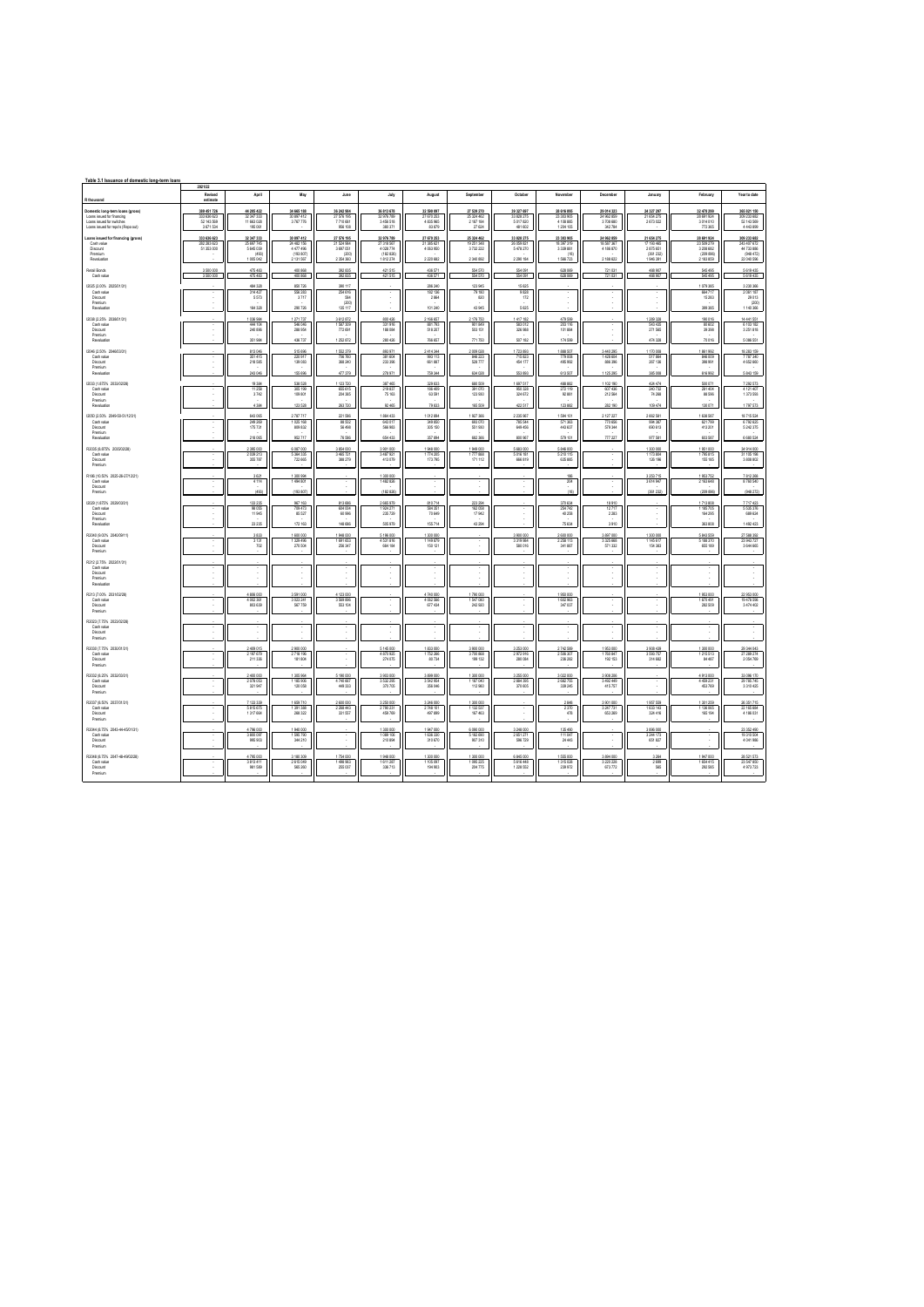| Table 3.1 Issuance of domestic long-term loans (continued)                   |                                                     |                                                    |                                                 |                                               |                                                |                                                |                                              |                                                   |                                               |                                            |                                             |                                             |                                                     |
|------------------------------------------------------------------------------|-----------------------------------------------------|----------------------------------------------------|-------------------------------------------------|-----------------------------------------------|------------------------------------------------|------------------------------------------------|----------------------------------------------|---------------------------------------------------|-----------------------------------------------|--------------------------------------------|---------------------------------------------|---------------------------------------------|-----------------------------------------------------|
|                                                                              | 2021/22<br>Revised                                  | April                                              | May                                             | June                                          | July                                           | August                                         | September                                    | October                                           | November                                      | December                                   | January                                     | February                                    | Year to date                                        |
| R thousand                                                                   | estimate                                            |                                                    |                                                 |                                               |                                                |                                                |                                              |                                                   |                                               |                                            |                                             |                                             |                                                     |
| Loans issued for switches<br>Cash value<br>Discount<br>Premium<br>Revolution | 52 143 569<br>47 811 835<br>5.519.946<br>(1188.212) | 11 663 028<br>10 553 648<br>1.360.296<br>(290 916) | 3767776<br>3 3 20 6 9 8<br>515, 495<br>(68.408) | 7710 681<br>7 253 839<br>670,006<br>(213.164) | 3 456 518<br>3 300 045<br>271,993<br>(115.520) | 4 835 965<br>4 600 884<br>350 772<br>(115 691) | 2 187 184<br>2320 684<br>77.228<br>(210 728) | 5 017 820<br>4 3 5 7 7 9 0<br>680 857<br>(20 827) | 4 108 885<br>3 525 338<br>605.254<br>(21.707) | 3708 680<br>3411845<br>375,351<br>(78.516) | 2 673 022<br>2 368 101<br>335,778<br>CIDARY | 3 014 010<br>2760963<br>274,925<br>(21 878) | 52 143 569<br>47 811 835<br>5 519 946<br>(1188.212) |
| R186 (10.50% 2025 26-27/12/21)<br>Cash value<br>Discount<br>Premium          | 8.854.368<br>10 042 580<br>(1188.212)               | 2013939<br>2 304 855<br>(290 916)                  | 468.022<br>536 430<br>(68.408)                  | 1.476.097<br>1 689 261<br>(213.164)           | ANG AGA<br>982,389<br>(115.520)                | 839 811<br>955 502<br>(115691)                 | 1526 908<br>1737 636<br>(210 728)            | 181,902<br>202.729<br>(20 827)                    | 229 813<br>251 520<br>(21707)                 | 779 474<br>857 990<br>(78, 516)            | 284 285<br>315 142<br>(30 857)              | 187 248<br>209 126<br>(21 878)              | 8 8 5 4 3 6 8<br>10 042 580<br>(1.188.212)          |
| R2040 (9.00% 2040/09/11)<br>Cash value<br>Discount<br>Premium                | 2 467 293<br>2 128 454<br>338 839                   | 347.167<br>283 557<br>63 610                       | ٠                                               | $\cdot$<br>$\mathbf{r}$                       | $\cdot$                                        | $\;$<br>$\overline{a}$                         | $\;$<br>$\overline{a}$                       | 1 2 2 6 6 8 5<br>1047246<br>177.439               | ٠                                             | $\cdot$<br>$\overline{\phantom{a}}$        | $\cdot$<br>×                                | 895 441<br>797 651<br>97,790                | 2467293<br>2128 454<br>338,839                      |
| R2037 (8.50% 2037/01/31)<br>Cash value<br>Discount<br>Premium                | 8703628<br>7.250.177<br>1.453.451                   | 1626 641<br>1.307.176<br>319.485                   | 501 290<br>415.567<br>85.723                    | $\sim$                                        | $\sim$                                         | $\cdot$<br>$\overline{a}$                      | 238 560<br>206.347<br>32.213                 | 2 550 803<br>2.131.731<br>419.072                 | 1890 152<br>1.572.763<br>317.389              | $\sim$<br>$\overline{\phantom{a}}$         | 1095441<br>919.256<br>176 185               | 800741<br>697.337<br>103,404                | 8703 628<br>7.250.177<br>1,453,451                  |
| R2035 (8.875% 2035/02/28)<br>Cash value<br>Discount<br>Premium               | 1 360 973<br>1 231 393<br>129 580                   |                                                    | i.                                              |                                               | 1002120<br>906 965<br>95 155                   | 358 853<br>324 428<br>34425                    | T<br>×                                       | $\mathbf{r}$                                      |                                               | $\overline{\phantom{a}}$                   | $\mathbf{r}$                                |                                             | 1360 973<br>1 2 3 1 3 9 3<br>129 580                |
| R213 (7.00% 2031/02/28)<br>Cash value<br>Discount<br>Premium                 | 1762 525<br>1480356<br>282 169                      | 1762 525<br>1480356<br>282 169                     |                                                 |                                               |                                                | $\cdot$<br>$\overline{a}$                      | $\cdot$<br>$\overline{a}$                    | $\mathbf{r}$                                      |                                               | $\overline{\phantom{a}}$                   | $\mathbf{r}$                                |                                             | 1762 525<br>1480 356<br>282 169                     |
| R2048 (8.75% 2047-48-49/02/28)<br>Cash value<br>Discount<br>Premium          | 7 484 573<br>6 225 448<br>1 259 1 25                | 1235 834<br>1009321<br>226 513                     | 1743 651<br>1427865<br>315 786                  | 2 445 720<br>2065271<br>380 449               | 499 864<br>421 757<br>78 107                   | 736 888<br>616245<br>120 643                   | 182775<br>156 037<br>26 738                  | -                                                 |                                               | 31 106<br>25 619<br>5 487                  | 608735<br>503 333<br>105 402                |                                             | 7484 573<br>6225448<br>1259 125                     |
| R2030 (8.00% 2030/01/31)<br>Cash value<br>Discount<br>Premium                | 8.535.562<br>7911696<br>623 866                     | 200108<br>2148153<br>213832                        |                                                 | 037.347<br>891570<br>45777                    |                                                | 1 604 249<br>1 523 142<br>81 107               |                                              | 060 430<br>974 084<br>86346                       | 756.410<br>687 528<br>68.882                  |                                            | 694,661<br>630 370<br>54 191                | 1 130 580<br>1056849<br>73731               | <b>R 535 562</b><br>7911696<br>623 866              |
| R2032 (7.00% 2031/02/28)<br>Cash value<br>Discount<br>Premium                | 11 471 552<br>10 304 696<br>1 166 856               | 2314937<br>2060230<br>254,707                      | 1054 813<br>940 835<br>113 977                  | 2851517<br>2 607 737<br>243 780               | 1087665<br>988 934<br>98 731                   | 1296 164<br>1 181 567<br>114 5 97              | 238 941<br>220 664<br>18 277                 | $\overline{\phantom{a}}$                          |                                               | 2 627 515<br>2 304 728<br>322 787          |                                             |                                             | 11 471 552<br>10 304 696<br>1 166 856               |
| Loans issued for repo's (Repo out)<br>Cash value                             | 3 671 534<br>3 671 534                              | 195 061<br>195 061                                 |                                                 | 956 108<br>956 108                            | 380 371<br>380 371                             | 83 879<br>83 879                               | 27 624<br>27 624                             | 481 602<br>481 602                                | 1 204 105<br>1 204 105                        | 342 784<br>342 784                         |                                             | 772365<br>772365                            | 4 4 4 3 8 9 9<br>4 4 4 3 8 9 9                      |
| R214 (6.50% 2041/02/28)<br>Cash value                                        |                                                     |                                                    |                                                 |                                               |                                                |                                                |                                              |                                                   |                                               |                                            |                                             | 92 640<br>92 640                            | 92 640<br>92 640                                    |
| R2044 (8.75% 2044-45-46/01/31)<br>Cash value                                 | 83,879<br>83879                                     |                                                    |                                                 |                                               |                                                | 83,879<br>83 879                               |                                              |                                                   |                                               |                                            |                                             |                                             | 83 879<br>83 879                                    |
| R186 (10.50% 2025-26-27/12/21)<br>Cash value                                 | 115 323<br>115 323                                  |                                                    |                                                 |                                               |                                                |                                                |                                              |                                                   |                                               | 115 323<br>115 323                         |                                             |                                             | 115 323<br>115 323                                  |
| R213 (7.00% 203102/28)<br>Cash value                                         | 41.8%<br>41836                                      | 41.8%<br>41.8%                                     |                                                 |                                               |                                                |                                                |                                              |                                                   |                                               |                                            |                                             |                                             | 41 836<br>41 836                                    |
| R2048 (8.75% 2047-48-49/02/28)<br>Cash value                                 |                                                     |                                                    |                                                 |                                               |                                                |                                                |                                              |                                                   |                                               |                                            |                                             |                                             |                                                     |
| (2029 (1.875% 2029/03/31)<br>Cash value                                      | 1054814<br>1054814                                  |                                                    |                                                 | 743 035<br>743 035                            | 113 087<br>113 087                             |                                                | 27 624<br>27 624                             |                                                   | 171068<br>171068                              |                                            |                                             | 248416<br>248416                            | 1303230<br>1303 230                                 |
| R210 (2.60% 2028/03/31)<br>Cash value                                        |                                                     |                                                    |                                                 |                                               |                                                |                                                |                                              |                                                   |                                               |                                            |                                             |                                             |                                                     |
| R2040 (9.00% 2040/01/31)<br>Cash value                                       |                                                     |                                                    |                                                 |                                               |                                                |                                                |                                              |                                                   |                                               |                                            |                                             |                                             |                                                     |
| R2026 IR 825% 2026/02/28)<br>Cash value                                      | 179 611<br>179 611                                  |                                                    |                                                 |                                               |                                                |                                                |                                              |                                                   | 179 611<br>179,611                            |                                            |                                             |                                             | 179 611<br>179 611                                  |
| R209 (6.25% 2036/03/31)<br>Cash value                                        | 185 576<br>185 576                                  |                                                    |                                                 |                                               |                                                |                                                |                                              | 55 605<br>55 605                                  | 129 971<br>129 971                            |                                            |                                             |                                             | 185 576<br>185 576                                  |
| R2030 (8.00% 2030/01/30)<br>Cash value                                       | 242 757<br>242 757                                  | 15 29 6<br>15,296                                  |                                                 |                                               |                                                |                                                |                                              |                                                   |                                               | 227 461<br>227, 461                        |                                             | 232 101<br>232,101                          | 474 858<br>474 958                                  |
| R2023 (7.75% 2023/02/28)<br>Cash value                                       | 811 162<br>811 162                                  | 137 929<br>137929                                  |                                                 | 213073<br>213073                              | 267 284<br>267 284                             |                                                |                                              |                                                   | 192 876<br>192.876                            |                                            |                                             | 52890<br>52890                              | 864 052<br>864 052                                  |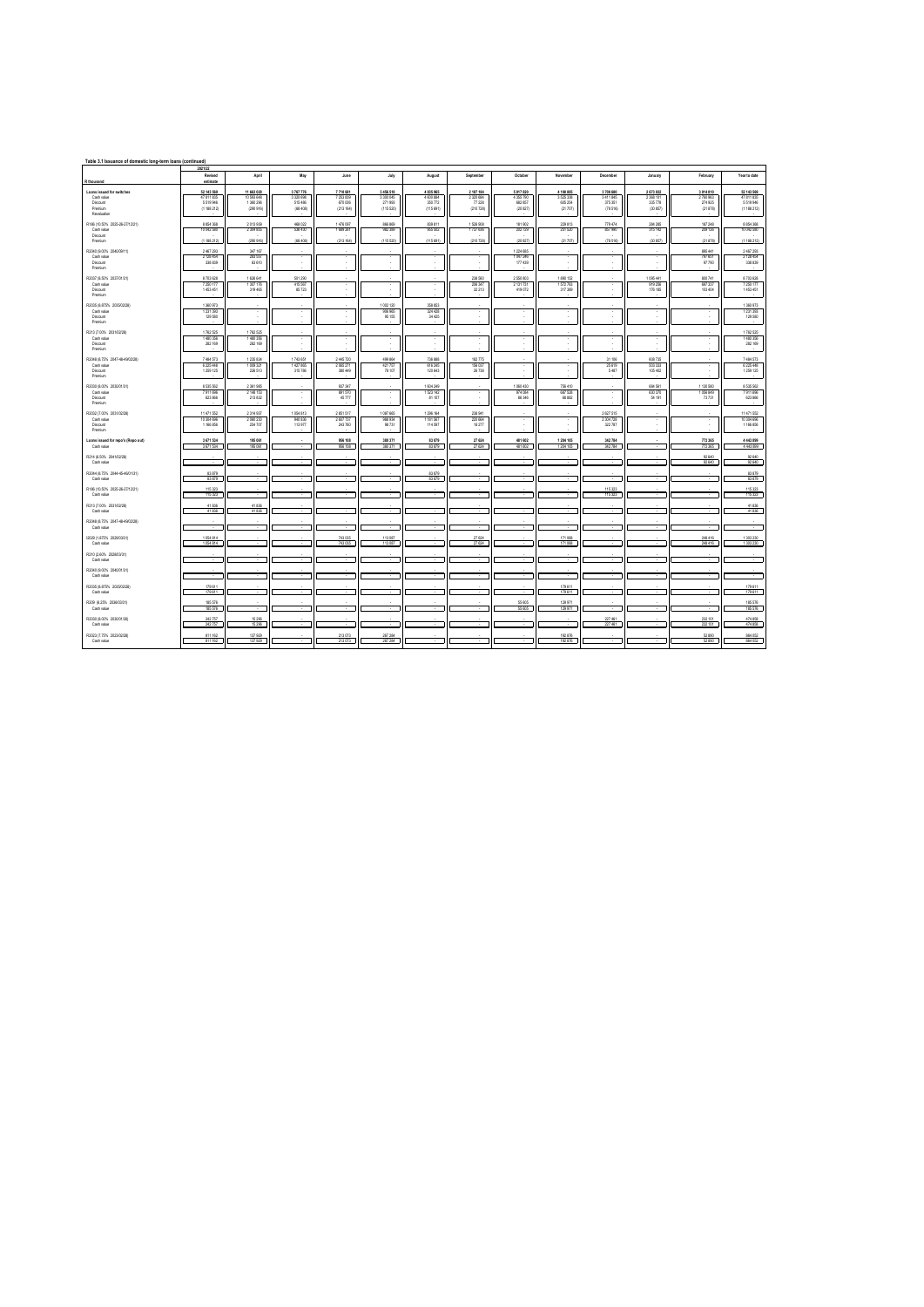| Table 3.2 Redemption of domestic long-term loans  |                          |                          |           |                      |                      |                     |                          |                      |                          |                      |                          |                    |                             |
|---------------------------------------------------|--------------------------|--------------------------|-----------|----------------------|----------------------|---------------------|--------------------------|----------------------|--------------------------|----------------------|--------------------------|--------------------|-----------------------------|
|                                                   | Revised                  | April                    | May       | June                 | July                 | August              | 2021/22<br>September     | October              | November                 | December             | January                  | February           | Year to date                |
| R thousand                                        | estimate                 |                          |           |                      |                      |                     |                          |                      |                          |                      |                          |                    |                             |
| Redemption of domestic long-term loans            | 111 029 534              | 10 543 716               | 3 539 413 | 8 139 018            | 3 832 286            | 4717776             | 2 448 861                | 5 208 7 35           | 5 066 529                | 4 155 980            | 530 634                  | 3707089            | 51 890 037                  |
| Scheduled                                         | 61 218 000               | 168 655                  | 364 413   | 197 910              | 286 915              | 263 897             | 151 237                  | 467 133              | 387 424                  | 493 196              | 397 954                  | 409 969            | 3 5 8 7 0 3                 |
| Due to switches<br>Due to repo's (Repo in)        | 46 140 000<br>3 671 534  | 10 180 000<br>195 061    | 3 175 000 | 6 985 000<br>956 108 | 3 165 000<br>380 371 | 4 370 000<br>83 879 | 2 270 000<br>27 624      | 4 260 000<br>481 602 | 3 475 000<br>1 204 105   | 3 320 000<br>342 784 | 132 680                  | 2615000<br>682 120 | 43 815 000<br>4 4 8 6 3 3 4 |
| Due to buy-backs                                  |                          |                          |           |                      |                      |                     |                          |                      |                          |                      |                          |                    |                             |
| <b>Scheduled redemptions</b>                      | 61 218 000               | 168 655                  | 364 413   | 197 910              | 286 915              | 263 897             | 151 237                  | 467 133              | 387 424                  | 493 196              | 397 954                  | 409 969            | 3 5 8 7 0 3                 |
| R208 (6.75% 2021/03/31)                           |                          |                          |           |                      |                      |                     |                          |                      |                          |                      |                          |                    |                             |
| Bonus debenture                                   |                          |                          |           |                      |                      |                     |                          |                      |                          |                      |                          |                    |                             |
| Retail Bonds<br>Former regional authorities' debt | 3 500 000                | 168 655                  | 364 413   | 197 910              | 286 915              | 263 897             | 151 237                  | 467 133              | 387 424                  | 493 196              | 397 954                  | 409 969            | 3 5 8 8 7 0 3               |
| Redemptions due to switches                       | 46 140 000               | 10 180 000               | 3 175 000 | 6985000              | 3 165 000            | 4 370 000           | 2 270 000                | 4 260 000            | 3 475 000                | 3 3 2 0 0 0 0        |                          | 2 615 000          | 43 815 000                  |
| Cash value                                        | 46 140 000               | 10 180 000               | 3 175 000 | 6 985 000            | 3 165 000            | 4 370 000           | 2 270 000                | 4 260 000            | 3 475 000                | 3 3 2 0 0 0 0        | $\overline{\phantom{a}}$ | 2615000            | 43 815 000                  |
| Book profit                                       |                          |                          |           |                      |                      |                     |                          |                      | ٠                        |                      |                          |                    | $\sim$                      |
| <b>Book loss</b>                                  |                          |                          |           |                      |                      |                     |                          |                      |                          |                      |                          |                    |                             |
| R2023 (7.75% 2023/02/28)                          | 30 145 000               | 10 180 000               | 3 175 000 | 6 985 000            | 3 165 000            | 4 370 000           | 2 270 000                | 4 260 000            | 3 475 000                | 3 320 000            |                          | 2615000            | 43 815 000                  |
| Cash value<br>Book profit                         | 30 145 000               | 10 180 000               | 3 175 000 | 6 985 000            | 3 165 000            | 4 370 000           | 2 270 000                | 4 260 000            | 3 475 000<br>٠           | 3 3 2 0 0 0 0        | $\cdot$                  | 2615000            | 43 815 000                  |
| <b>Book loss</b>                                  |                          | $\sim$                   | ٠.        |                      |                      | $\mathbf{r}$        | $\mathbf{r}$             |                      | $\sim$                   |                      |                          | $\sim$             | $\sim$                      |
| Due to repo's (Repo in)                           | 3 671 534                | 195 061                  |           | 956 108              | 380 371              | 83 879              | 27 624                   | 481 602              | 1 204 105                | 342 784              | 132 680                  | 682 120            | 4 4 8 6 3 3 4               |
| Cash value                                        | 3 671 534                | 195 061                  | $\sim$    | 956 108              | 380 371              | 83879               | 27 624                   | 481 602              | 1 204 105                | 342 784              | 132 680                  | 682 120            | 4 4 8 6 3 3 4               |
| R213 (7.00% 2031/02/28)                           | 41836                    | 41836                    |           |                      |                      |                     |                          |                      |                          |                      | 132 680                  |                    | 174 516                     |
| Cash value                                        | 41836                    | 41836                    | $\sim$    | <b>A</b>             | $\sim$               | $\sim$              | $\sim$                   | $\sim$               | $\sim$                   | $\sim$               | 132 680                  | $\sim$             | 174 516                     |
| R214 (6.50% 2041/02/28)                           | $\sim$                   | $\sim$                   |           |                      |                      |                     | $\sim$                   |                      |                          | $\sim$               |                          | 92 640             | 92 640                      |
| Cash value                                        | $\overline{\phantom{a}}$ |                          |           |                      |                      | ٠                   | $\sim$                   |                      | $\sim$                   |                      | $\cdot$                  | 92 640             | 92 640                      |
| R2044 (8.75% 2044-45-46/01/31)                    | 83 879                   |                          |           |                      |                      | 83 879              |                          |                      |                          |                      |                          |                    | 83 879                      |
| Cash value                                        | 83879                    | $\sim$                   | $\sim$    | <b>1999</b>          | $\sim$               | 83 879              | $\sim$                   | $\sim$               | $\sim$                   | $\sim$               | $\overline{\phantom{a}}$ | $\sim$             | 83879                       |
| R186 (10.50% 2025-26-27/12/21)                    | 115 323                  |                          |           |                      |                      |                     | $\mathbf{r}$             |                      |                          | 115 323              |                          |                    | 115 323                     |
| Cash value                                        | 115 323                  | $\overline{\phantom{a}}$ | $\sim$    |                      | $\sim$               | $\sim$              | $\sim$                   | $\sim$               | $\sim$                   | 115 323              | $\cdot$                  | $\sim$             | 115 323                     |
| R2048 (8.75% 2047-48-49/02/28)                    |                          |                          |           |                      |                      |                     |                          |                      |                          |                      |                          |                    |                             |
| Cash value                                        | $\sim$                   | $\sim$                   | $\sim$    | $\sim$               | $\sim$               | $\sim$              | $\sim$                   | $\sim$               | $\sim$                   | $\sim$               | $\overline{\phantom{a}}$ | $\sim$             | $\sim$                      |
| R2035 (8.875% 2035/02/28)                         | 179 611                  |                          |           |                      |                      |                     | $\overline{\phantom{a}}$ |                      | 179 611                  |                      |                          |                    | 179 611                     |
| Cash value                                        | 179 611                  | $\mathbf{r}$             | ۰.        | ۰.                   | $\mathbf{r}$         | $\sim$              | $\sim$                   | $\sim$               | 179 611                  | $\sim$               | $\sim$                   | $\sim$             | 179 611                     |
| I2029 (1.875% 2029/03/31)                         | 1054814                  |                          |           | 743 035              | 113 087              |                     | 27 624                   |                      | 171 068                  |                      |                          | 248 416            | 1 303 230                   |
| Cash value                                        | 1054814                  | $\sim$                   | $\sim$    | 743 035              | 113 087              | $\sim$              | 27 624                   | $\sim$               | 171 068                  | $\sim$               | $\sim$                   | 248 416            | 1 303 230                   |
| R210 (2.60% 2028/03/31)                           |                          |                          |           |                      |                      |                     |                          |                      |                          |                      |                          |                    |                             |
| Cash value                                        | $\sim$                   | $\sim$                   | $\sim$    | $\sim$               | $\sim$               | $\sim$              | $\sim$                   | $\sim$               | $\sim$                   | $\sim$               | $\cdot$                  | $\sim$             | $\sim$                      |
| R2040 (9.00% 2040/01/31)                          |                          |                          |           |                      |                      |                     | $\overline{\phantom{a}}$ |                      |                          |                      |                          |                    |                             |
| Cash value                                        | $\sim$                   |                          | $\sim$    |                      |                      | $\sim$              | $\sim$                   | $\sim$               | $\overline{\phantom{a}}$ | $\sim$               | $\cdot$                  | $\sim$             | $\sim$                      |
| R209 (6.25% 2036/03/31)                           | 185 576                  |                          |           |                      |                      |                     | $\mathbf{r}$             | 55 605               | 129 971                  |                      |                          |                    | 185 576                     |
| Cash value                                        | 185 576                  | $\sim$                   | $\sim$    | $\sim$               | $\mathbf{r}$         | $\sim$              | $\sim$                   | 55 605               | 129 971                  | $\sim$               | $\sim$                   | $\sim$             | 185 576                     |
| R2030 (8.00% 2030/01/30)                          | 242 757                  | 15 29 6                  |           |                      |                      |                     |                          |                      |                          | 227 461              |                          | 232 101            | 474 858                     |
| Cash value                                        | 242 757                  | 15 29 6                  | $\sim$    | $\sim$               | $\sim$               | $\sim$              | $\sim$                   | $\sim$               | $\sim$                   | 227 461              | $\sim$                   | 232 101            | 474 858                     |
| R2023 (7.75% 2023/02/28)                          | 811 162                  | 137 929                  |           | 213 073              | 267 284              |                     |                          |                      | 192 876                  |                      |                          | 52 890             | 864 052                     |
| Cash value                                        | 811 162                  | 137 929                  | $\sim$    | 213 073              | 267 284              | $\sim$              | $\sim$                   | $\sim$               | 192 876                  | $\sim$               | $\sim$                   | 52 890             | 864 052                     |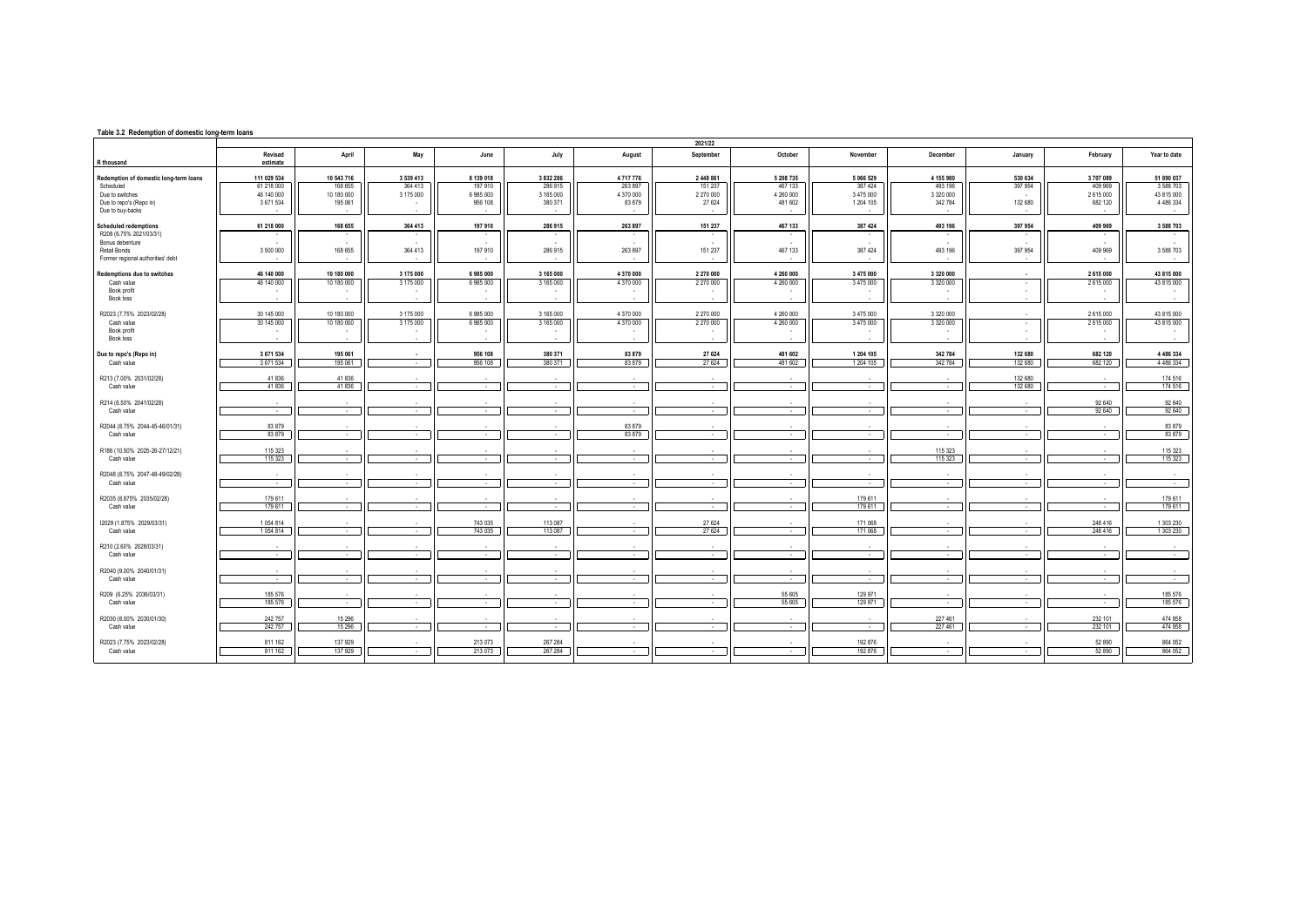## **Table 3.3 Issuance and redemption of foreign loans**

|                                                                              |                          |        |                          |                          |                    |                    | 2021/22                |                  |                         |               |                          |                       |                          |
|------------------------------------------------------------------------------|--------------------------|--------|--------------------------|--------------------------|--------------------|--------------------|------------------------|------------------|-------------------------|---------------|--------------------------|-----------------------|--------------------------|
| R thousand                                                                   | Revised<br>estimate      | April  | May                      | June                     | July               | August             | September              | October          | November                | December      | January                  | February              | Year to date             |
|                                                                              |                          |        |                          |                          |                    |                    |                        |                  |                         |               |                          |                       |                          |
| Foreign loans issued (gross)<br>Loans issued for financing                   | 80 632 000<br>80 632 000 | . .    | $\sim$                   | 14 088 400<br>14 088 400 | $\sim$<br>$\sim$   | $\sim$             | <b>1979</b>            | $\sim$           | 6 098 240<br>6 0 98 240 | <b>1999</b>   | $\sim$                   | ٠.                    | 20 186 640<br>20 186 640 |
| Loans issued for switches                                                    |                          |        | ٠                        |                          | $\sim$             |                    | $\sim$                 | ٠                |                         |               |                          | ٠.                    |                          |
| Loans issued for buy-backs                                                   |                          |        |                          |                          | . .                |                    |                        | ×.               | ٠.                      |               |                          | <b>A</b>              |                          |
| Loans issued for financing (gross)                                           | 80 632 000               |        |                          | 14 088 400               | $\sim$             |                    |                        |                  | 6 098 240               |               |                          |                       | 20 186 640               |
| Cash value                                                                   | 80 632 000               | $\sim$ | $\sim$                   | 14 088 400               | $\sim$             | $\sim$             | $\sim$                 | $\sim$           | 6 0 9 8 2 4 0           | $\sim$        | $\sim$                   | $\sim$                | 20 186 640               |
| Discount<br>Premium                                                          | $\sim$<br>$\sim$         |        | ×.                       |                          | $\sim$<br>$\sim$   | $\sim$             | $\sim$                 | $\sim$<br>٠.     | ٠.<br>$\sim$            | $\sim$        | $\mathbf{r}$             | $\sim$                | $\sim$<br>$\sim$         |
|                                                                              |                          |        |                          |                          |                    |                    |                        |                  |                         |               |                          |                       |                          |
| TY2/103 LIBOR plus 1.25% US Dollar Notes due 2050/07/20<br>Cash value        | $\sim$                   | $\sim$ | $\overline{\phantom{a}}$ | $\overline{\phantom{a}}$ | $\sim$             | $\sim$             | $\sim$                 | $\sim$           | $\sim$                  | $\sim$        | $\sim$                   | $\sim$                | $\sim$                   |
| Discount                                                                     | $\sim$                   |        |                          |                          | $\sim$             | $\sim$             | ٠.                     | ٠.               | ٠                       |               |                          | $\sim$                | $\sim$                   |
| Premium                                                                      | $\sim$                   |        |                          | $\mathbf{r}$             | $\sim$             | <b>A</b>           | $\sim$                 | $\sim$           | $\sim$                  | <b>1999</b>   | $\mathbf{r}$             | $\sim$                | $\mathbf{r}$             |
| TY2/105 SDR rate plus a % margin US Dollar Promissory Notes due 2025/07/29   | $\sim$                   |        |                          |                          | $\sim$             |                    |                        |                  | - 11                    |               |                          |                       |                          |
| Cash value<br>Discount                                                       | $\sim$<br>$\sim$         | $\sim$ | $\cdot$<br>$\mathbf{r}$  | $\cdot$                  | $\sim$<br><b>A</b> | $\sim$<br><b>A</b> | $\sim$<br>$\mathbf{r}$ | $\sim$<br>$\sim$ | $\sim$<br>٠.            | $\sim$<br>. . | $\sim$                   | $\sim$<br>$\sim$      | $\sim$<br>$\sim$         |
| Premium                                                                      |                          |        |                          |                          |                    |                    |                        |                  |                         |               |                          |                       |                          |
| TY2/104 3M JIBAR + lending margin + funding cost margin Notes due 2040/06/16 |                          |        |                          |                          |                    |                    |                        |                  |                         |               |                          |                       |                          |
| Cash value                                                                   | $\sim$                   | $\sim$ | $\epsilon$               | $\overline{\phantom{a}}$ | $\sim$             | $\sim$             | $\sim$                 | ×.               | $\cdot$                 | $\sim$        | $\overline{\phantom{a}}$ | $\sim$                | $\sim$                   |
| Discount                                                                     | $\sim$                   | $\sim$ | $\mathbf{r}$             | ×                        | $\sim$             | $\sim$             | $\sim$                 | ٠.               | $\sim$                  | $\sim$        | ۰.                       | $\sim$                | $\sim$                   |
| Premium                                                                      | $\mathbf{r}$             |        |                          |                          | $\sim$             |                    |                        | $\sim$           | ÷.                      |               |                          | $\sim$                |                          |
| TY2/106 6M LIBOR plus 1.25% (floating) US Dollar Notes due 2051/06/17        |                          |        |                          | 14 088 400               |                    |                    |                        |                  |                         |               |                          |                       | 14 088 400               |
| Cash value<br>Discount                                                       | $\sim$                   |        | $\mathbf{r}$             | 14 088 400               | $\sim$<br>$\sim$   | $\sim$             | <b>.</b><br>٠          | ٠.<br>٠          | ٠<br>٠                  |               | $\mathbf{r}$             | $\sim$<br>٠.          | 14 088 400               |
| Premium                                                                      |                          |        |                          |                          | <b>A</b>           |                    |                        |                  |                         |               |                          |                       |                          |
| Redemption of foreign long-term loans                                        | 3 919 000                |        | 6054                     |                          | . .                |                    | 3912780                |                  |                         |               |                          |                       | 3918834                  |
| Scheduled                                                                    | 3919000                  | $\sim$ | 6054                     | $\sim$                   | $\sim$             | $\sim$             | 3912780                | $\sim$           | $\sim$                  | $\sim$        | $\sim$                   | $\sim$                | 3918834                  |
| Due to switches<br>Due to buy-backs                                          | $\mathbf{r}$             | . .    | $\sim$                   | ٠                        | $\sim$             | $\sim$             | . .                    | $\sim$<br>٠.     | $\sim$<br>٠             | $\sim$        | ×                        | $\sim$                | $\sim$<br>$\sim$         |
|                                                                              |                          |        |                          |                          |                    |                    |                        |                  |                         |               |                          |                       |                          |
| Scheduled redemptions<br>Rand value at date of issue                         | 3919000<br>1995000       | $\sim$ | 6054<br>1940             | $\sim$                   | $\sim$             | $\sim$             | 3912780<br>1993488     | $\sim$           | $\sim$                  | $\sim$        | $\sim$                   | $\sim$                | 3918834<br>1995428       |
| Revaluation                                                                  | 1924 000                 |        | 4 1 1 4                  | ×                        | $\sim$             | $\sim$             | 1919 292               | ٠.               | $\sim$                  | $\sim$        |                          | $\sim$                | 1923 406                 |
| TY2/64 2.50% Kwandebele Water Augmentation Project due 2021/05/20            | 7000                     |        | 6054                     |                          |                    |                    |                        |                  |                         |               |                          |                       | 6054                     |
| Rand value at date of issue                                                  | 2000                     | $\sim$ | 1940                     | $\cdot$                  | $\sim$             | $\sim$             | $\sim$                 | $\sim$           | $\sim$                  | $\sim$        | $\sim$                   | $\sim$                | 1940                     |
| Revaluation                                                                  | 5 0 0 0                  |        | 4 1 1 4                  |                          | $\sim$             |                    |                        | ×.               |                         |               |                          |                       | 4 1 1 4                  |
| TY2/77 3.80% RSA Notes due 2021/09/07                                        | 3912000                  |        |                          |                          |                    |                    | 3912780                |                  |                         |               |                          |                       | 3 912 780                |
| Rand value at date of issue<br>Revaluation                                   | 1993000<br>1919000       | $\sim$ | $\sim$                   | $\sim$                   | $\sim$<br>$\sim$   | $\sim$             | 1993488<br>1919 292    | $\sim$           | $\sim$                  | $\sim$        | $\sim$                   | $\sim$<br><b>1979</b> | 1993488<br>1919 292      |
|                                                                              |                          |        |                          |                          |                    | <b>A</b>           |                        | $\sim$           | <b>.</b>                |               |                          |                       |                          |
| TY2/73E 5.50% Barclays Bank PLC due 2020/04/15                               |                          |        |                          |                          |                    |                    |                        |                  |                         |               |                          |                       |                          |
| Rand value at date of issue<br>Revaluation                                   | $\sim$<br>$\sim$         | $\sim$ | $\sim$                   | $\cdot$<br>۰.            | $\sim$<br>$\sim$   | $\sim$<br>$\sim$   | $\sim$<br>$\mathbf{r}$ | $\sim$<br>$\sim$ | $\sim$<br>. .           | $\sim$<br>- 1 | $\sim$                   | $\sim$<br>$\sim$      | $\sim$<br>$\sim$         |
|                                                                              |                          |        |                          |                          |                    |                    |                        |                  |                         |               |                          |                       |                          |
| TY2/75 Japanese Yen Loan due 2020/06/01<br>Rand value at date of issue       | $\sim$                   | $\sim$ | $\sim$                   | $\sim$                   | $\sim$             | $\sim$             | $\sim$                 | $\sim$           | $\sim$                  | $\sim$        | $\sim$                   | $\sim$                | $\sim$                   |
| Revaluation                                                                  | $\sim$                   |        |                          |                          | $\sim$             | $\sim$             | <b>1979</b>            | $\sim$           | $\sim$                  |               |                          | $\sim$                | $\mathbf{r}$             |
| TY2/93 3.903% US Dollar Notes due 2020/06/24                                 |                          |        |                          |                          |                    |                    |                        |                  |                         |               |                          |                       |                          |
| Rand value at date of issue                                                  | $\sim$                   | $\sim$ | $\sim$                   | $\sim$                   | $\sim$             | $\sim$             | $\sim$                 | $\sim$           | $\sim$                  | $\sim$        | $\sim$                   | $\sim$                | $\sim$                   |
| Revaluation                                                                  | $\sim$                   |        |                          |                          | $\sim$             | $\sim$             | $\mathbf{r}$           | $\sim$           | . .                     | $\sim$        | i.                       | $\mathbf{r}$          | $\sim$                   |
| TY2/64 2.50% Kwandebele Water Augmentation Project due 2020/11/20            |                          |        |                          |                          | . п.               |                    |                        |                  |                         |               |                          |                       |                          |
| Rand value at date of issue<br>Revaluation                                   | $\sim$<br>$\sim$         | $\sim$ | $\cdot$<br>$\mathbf{r}$  | $\cdot$<br>$\mathbf{r}$  | $\sim$<br>$\sim$   | $\sim$             | $\sim$                 | $\sim$<br>$\sim$ | $\sim$<br>$\sim$        | $\sim$        | $\sim$<br>$\mathbf{r}$   | $\sim$<br>$\sim$      | $\sim$<br><b>.</b>       |
|                                                                              |                          |        |                          |                          |                    | $\sim$             | $\sim$                 |                  |                         |               |                          |                       |                          |